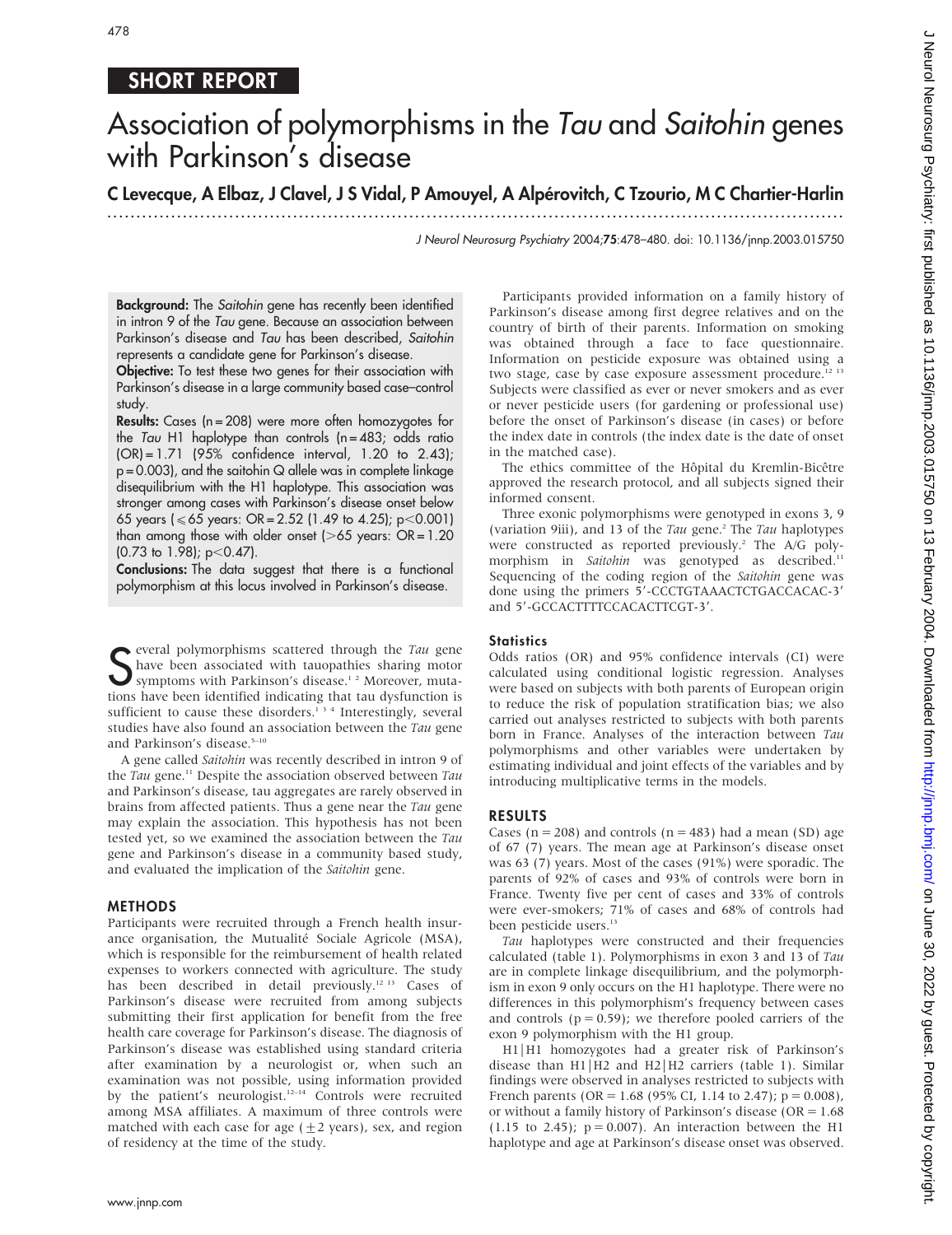|  |  |  |  | Table 1 Association between Parkinson's disease and the H1 haplotype in the Tau gene |  |
|--|--|--|--|--------------------------------------------------------------------------------------|--|
|--|--|--|--|--------------------------------------------------------------------------------------|--|

|                             | $\mathsf{n}$ | $HI H1%$ (n) | $H1 H2\%$ (n) | $H2 H2\% $ (n)           | OR (95% CI) H1   H1 $\vee$ H1   H2 +<br>H2 H2 | p Value |
|-----------------------------|--------------|--------------|---------------|--------------------------|-----------------------------------------------|---------|
| Overallt                    |              |              |               |                          |                                               |         |
| Controls                    | 483          | 52.4 (253)   | 41.0 (198)    | $6.6(32)$ §              |                                               |         |
| Cases                       | 208          | 64.4 (134)   | 31.3(65)      | 4.3(9)                   | 1.71 (1.20 to 2.43)                           | 0.003   |
| Men                         |              |              |               |                          |                                               |         |
| Controls                    | 284          | 51.8(147)    | 42.9 (122)    | 5.3(15)                  |                                               |         |
| Cases                       | 118          | 65.3(77)     | 30.5(36)      | 4.2(5)                   | 1.86 (1.15 to 2.99)¶                          | 0.01    |
| Women                       |              |              |               |                          |                                               |         |
| Controls                    | 199          | 53.3 (106)   | 38.2 (76)     | 8.5(17)                  |                                               |         |
| Cases                       | 90           | 63.3(57)     | 32.2 (29)     | 4.5(4)                   | $1.54$ (0.91 to 2.63)¶                        | 0.11    |
| Onset $\leqslant$ 65 years* |              |              |               |                          |                                               |         |
| Controls                    | 264          | 53.4(141)    | 39.4 (104)    | 7.2(19)                  |                                               |         |
| Cases                       | 116          | 72.4 (84)    | 27.6 (32)     | $\overline{\phantom{0}}$ | 2.52 (1.49 to 4.25) <sup>±</sup>              | < 0.001 |
| Onset $>65$ years*          |              |              |               |                          |                                               |         |
| Controls                    | 219          | 51.2(112)    | 42.9 (94)     | 5.9(13)                  |                                               |         |
| Cases                       | 92           | 54.3 (50)    | 35.9(33)      | 9.8(9)                   | 1.20 (0.73 to 1.98)‡                          | 0.47    |

\*Median age at onset.

24 H1|H1 controls and 19 H1|H1 cases carried the exon 9 polymorphism on one of the H1 haplotypes; 13 H1|H2 controls and 1 H1|H2 case carried the exon 9 polymorphism on the H1 haplotype. No H2|H2 cases or controls carried the exon 9 polymorphism.

 $\ddagger$ Interaction between H1 |H1 and age at onset, p = 0.05.

1Tau haplotypes were in Hardy-Weinberg equilibrium among controls (p = 0.66).

-Interaction between H1|H1and sex was not significant.

The association between the Tau gene and Parkinson's disease was stronger among cases with onset under 65 years (median age at onset) than among patients with later onset. Moreover, in analyses restricted to cases, the frequency of H1 homozygotes was higher among younger than among older patients (72.4%  $v$  54.3%; p = 0.007), while there was no difference among controls (table 1).

Saitohin polymorphism showed the same frequencies as the H1 haplotype (controls:  $AA = 52.4\%$ ,  $AG = 41.0\%$ ,  $GG = 6.6\%$ ; cases: AA =  $64.4\%$ , AG =  $31.3\%$ , GG =  $4.3\%$ ); thus the A allele was in complete linkage disequilibrium with the H1 haplotype (fig 1). Sequencing of the Saitohin gene in 15 patients (10 H1 | H1, 5 H2 | H2) failed to detect any other nucleotide variations.

We found no interaction between the H1 haplotype and pesticide exposure or cigarette smoking. In multivariate analyses, adjusting for these two variables did not modify our findings ( $OR = 1.72$  (1.20 to 2.50);  $p = 0.004$ ).

#### **DISCUSSION**

In this large community based study, we observed a higher proportion of H1 homozygotes for the Tau gene in Parkinson's disease patients than in controls, and showed that the A/G polymorphism in the Saitohin gene was in complete linkage disequilibrium with the H1 haplotype.



Figure 1 Schematic representation of Tau and Saitohin haplotypes. Polymorphism 9iii is only present on the more common H1 haplotype, and leads to the H1 (9iii) haplotype. S\*, saitohin; the A to G substitution changes the amino acid from a glutamine (Q) to an arginine (R).

As genetic susceptibility is hypothesised to play a greater role in patients with a younger onset of Parkinson's disease, $15/16$  we analysed the implication of the Tau haplotype according to age at onset. We observed a significantly stronger association among Parkinson's disease patients with onset below median age than among patients with an older onset. In addition, in case-only analysis, H1|H1 carriers were significantly more common among patients with a younger disease onset. This finding is in agreement with a previous study in which the frequency of H1 homozygotes among cases with an age at examination (which is correlated with the age at onset) before 71 years was higher than among older patients, although the difference did not reach significance<sup>8</sup>

An association between the Tau gene and Parkinson's disease has been found in several studies, but not all. It has been hypothesised that in some studies the association may have occurred because they included patients with progressive supranuclear palsy (PSP) misdiagnosed as Parkinson's disease. It is important to note that our study was community based. Thus the frequency of other causes of parkinsonism misdiagnosed as Parkinson's disease is likely to be lower than in previous studies that were hospital based (where atypical cases are found more often). A correction for potential diagnostic misclassification has been carried out in several studies. We did a similar correction by assuming that 6%  $(n = 12)$  of the cases had PSP, with 88.7% of them being H1|H1.8 After excluding these cases and their matched controls at random, the odds ratio remained significantly greater than 1 (OR = 1.60 (1.11 to 2.20),  $p = 0.01$ ). Finally, some studies were underpowered to detect an odds ratio of 1.70 with 80% power.

As Tau and Saitohin polymorphisms are in linkage disequilibrium and both are associated with Parkinson's disease, our data confirm that there may be genetic susceptibility factors at this locus. This hypothesis is in agreement with the results of a complete genome screen among 174 families with idiopathic Parkinson's disease (mean age at onset, 60 (13) years) which detected significant evidence for linkage on chromosome 17q, about 8 cM from the Tau gene.<sup>17</sup>